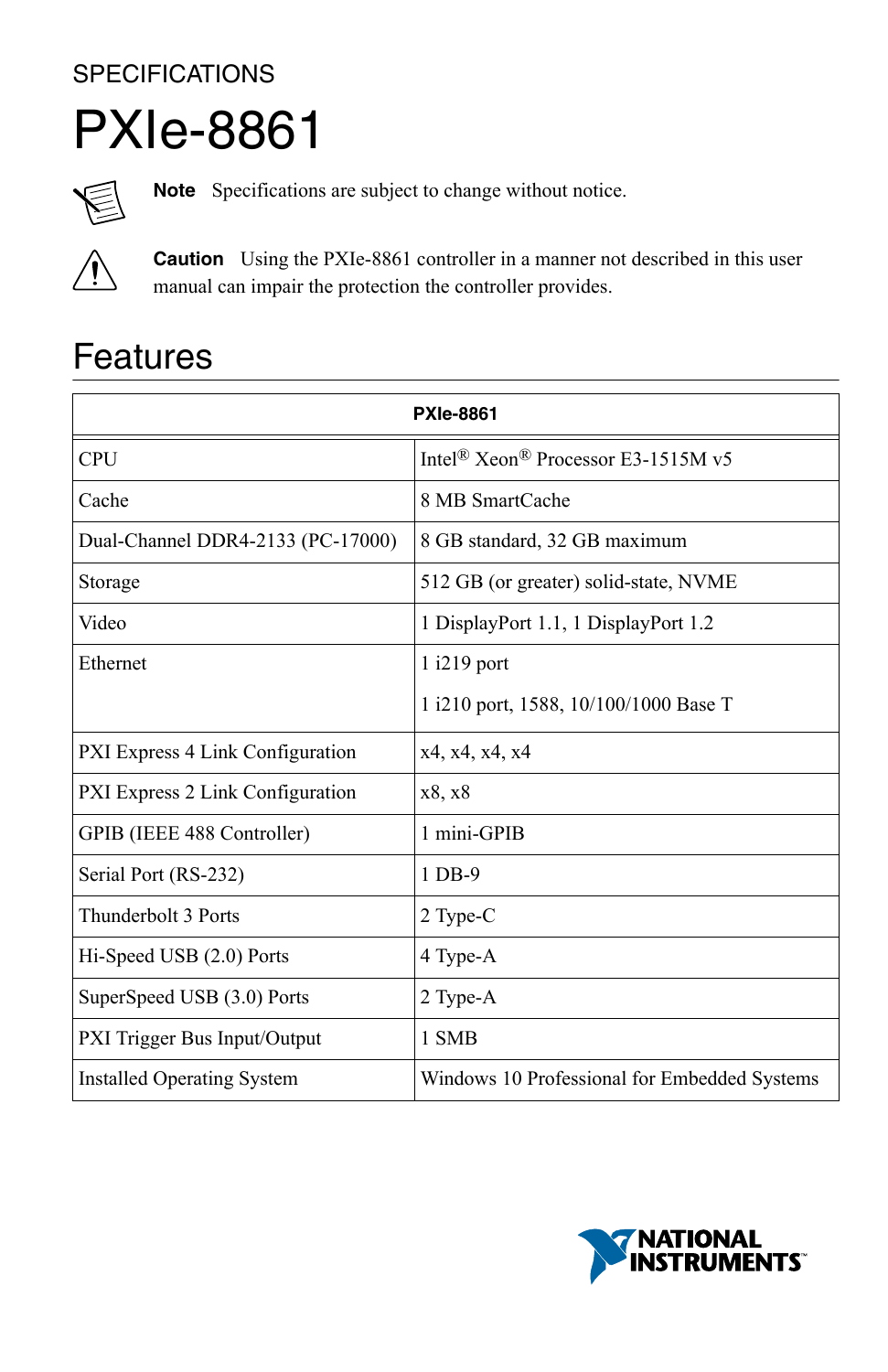## Front Panel Dimensions

The following figure shows the front panel layout and dimensions of the PXIe-8861. Dimensions are in inches (millimeters).





### **Electrical**

**Note** Does not include any attached devices.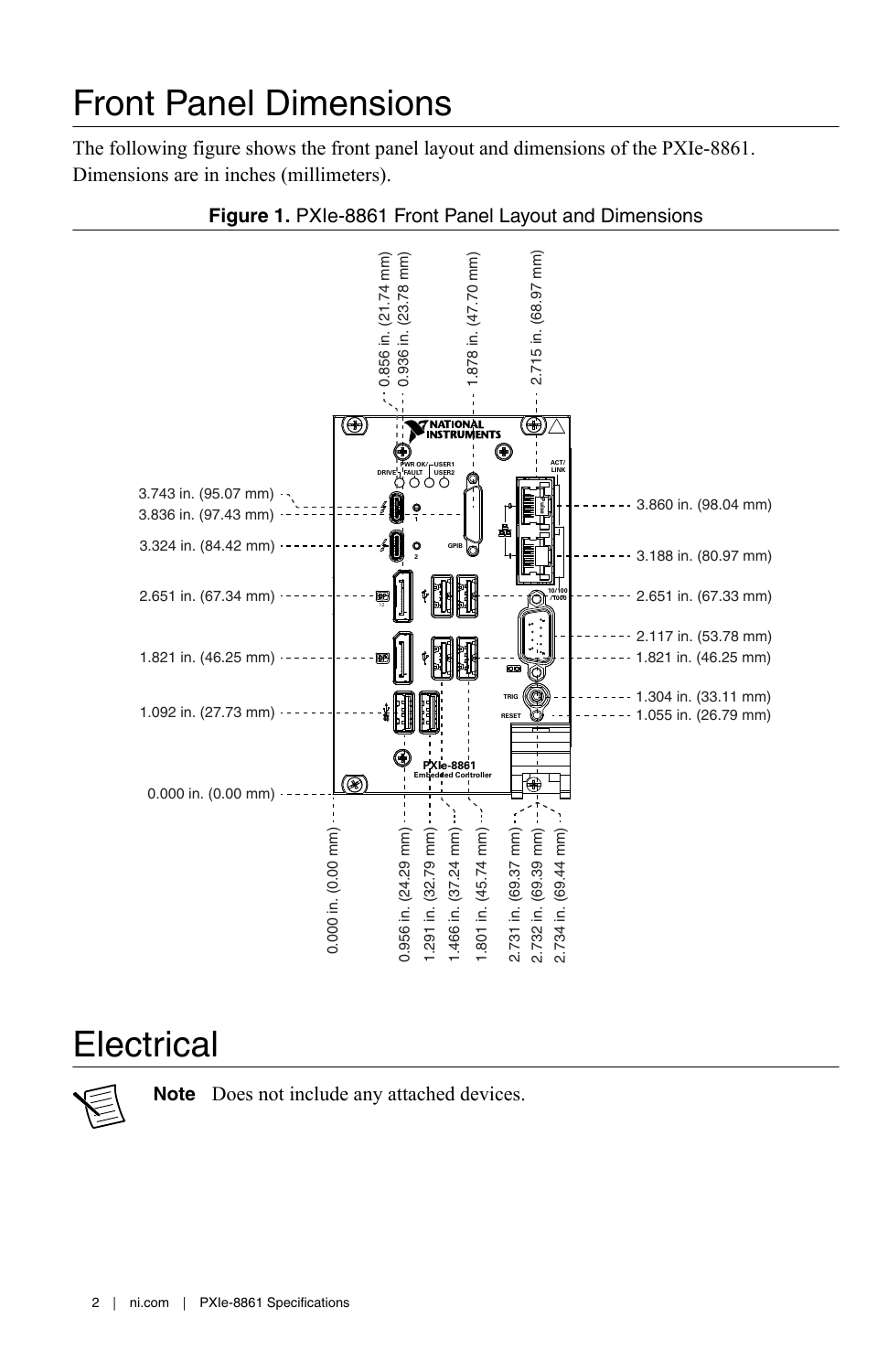| Voltage (V)           | <b>Current (Amps) Typical</b> | <b>Current (Amps) Maximum</b> |
|-----------------------|-------------------------------|-------------------------------|
| $+3.3 V$              | 3.75A                         | 4.25A                         |
| $+5$ V                | 2.0 A                         | 2.5A                          |
| $+12$ V               | 6.0 A                         | 7.6A                          |
| $-12V$                | 0 A                           | 0 A                           |
| $+5$ V <sub>Aux</sub> | 0.75A                         | 0.8A                          |

€

**Note** Power delivered to external loads through USB or Thunderbolt 3 ports should be included in system power budgets that include this controller module and peripheral modules.

## Physical

| Board dimensions  | Four-wide 3U PXI Express module                               |
|-------------------|---------------------------------------------------------------|
| Slot requirements | One system slot plus three controller expansion<br>slots      |
| Compatibility     | Fully compatible with <i>PXI Express</i><br>Specification 1.0 |
| Weight            | $1.2 \text{ kg}$ (2.6 lb) typical                             |

## **Environmental**

| Maximum altitude | 4,600 m (570 mbar) (at 25 $\degree$ C ambient) |
|------------------|------------------------------------------------|
| Pollution Degree |                                                |

Indoor use only.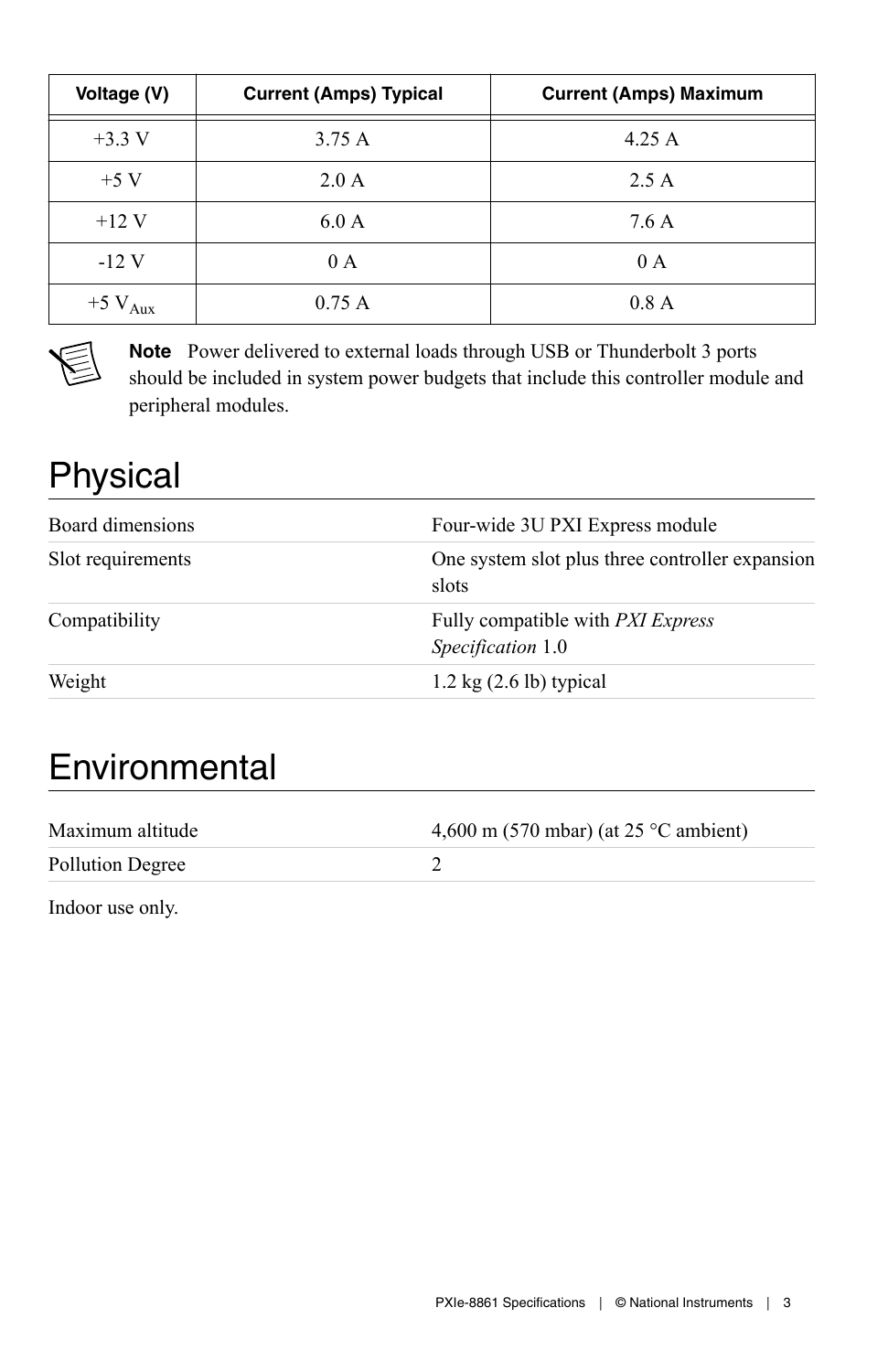## Operating Environment



**Caution** The operating temperature must not be exceeded, even when used in a chassis with a higher temperature range.

| Ambient temperature range | $0^{\circ}$ C to 55 $^{\circ}$ C (Tested in accordance with<br>IEC-60068-2-1 and IEC-60068-2-2. Meets<br>MIL-PRF-28800F Class 3 low temperature<br>limit and MIL-PRF-28800F Class 2 high<br>temperature limit.) |
|---------------------------|-----------------------------------------------------------------------------------------------------------------------------------------------------------------------------------------------------------------|
| Relative humidity range   | 10% to 90%, noncondensing (Tested in<br>accordance with IEC-60068-2-56.)                                                                                                                                        |

#### Storage Environment

| Ambient temperature range <sup>1</sup> | -40 °C to 71 °C (Tested in accordance with<br>IEC 60068-2-1 and IEC 60068-2-2. Meets<br>MIL-PRF-28800F Class 3 limits.) |
|----------------------------------------|-------------------------------------------------------------------------------------------------------------------------|
| Relative humidity range                | 5% to 95%, noncondensing (Tested in<br>accordance with IEC 60068-2-56.                                                  |

## Shock and Vibration

| Operating shock           | 30 g peak, half-sine, 11 ms pulse (Tested in<br>accordance with IEC 60068-2-27. Meets<br>MIL-PRF-28800F Class 2 limits.)                                       |
|---------------------------|----------------------------------------------------------------------------------------------------------------------------------------------------------------|
| Random vibration          |                                                                                                                                                                |
| Operating                 | 5 Hz to 500 Hz, 0.3 $grms$ (with solid-state hard<br>drive)                                                                                                    |
| Nonoperating <sup>1</sup> | 5 Hz to 500 Hz, 2.4 $grms$ (Tested in accordance<br>with IEC 60068-2-64. Nonoperating test<br>profile exceeds the requirements of<br>MIL-PRF-28800F, Class 3.) |

<sup>&</sup>lt;sup>1</sup> CPU performance may decrease for some workloads if a unit is stored at the extreme ambient temperature range and then subjected to max nonoperating random vibration limits.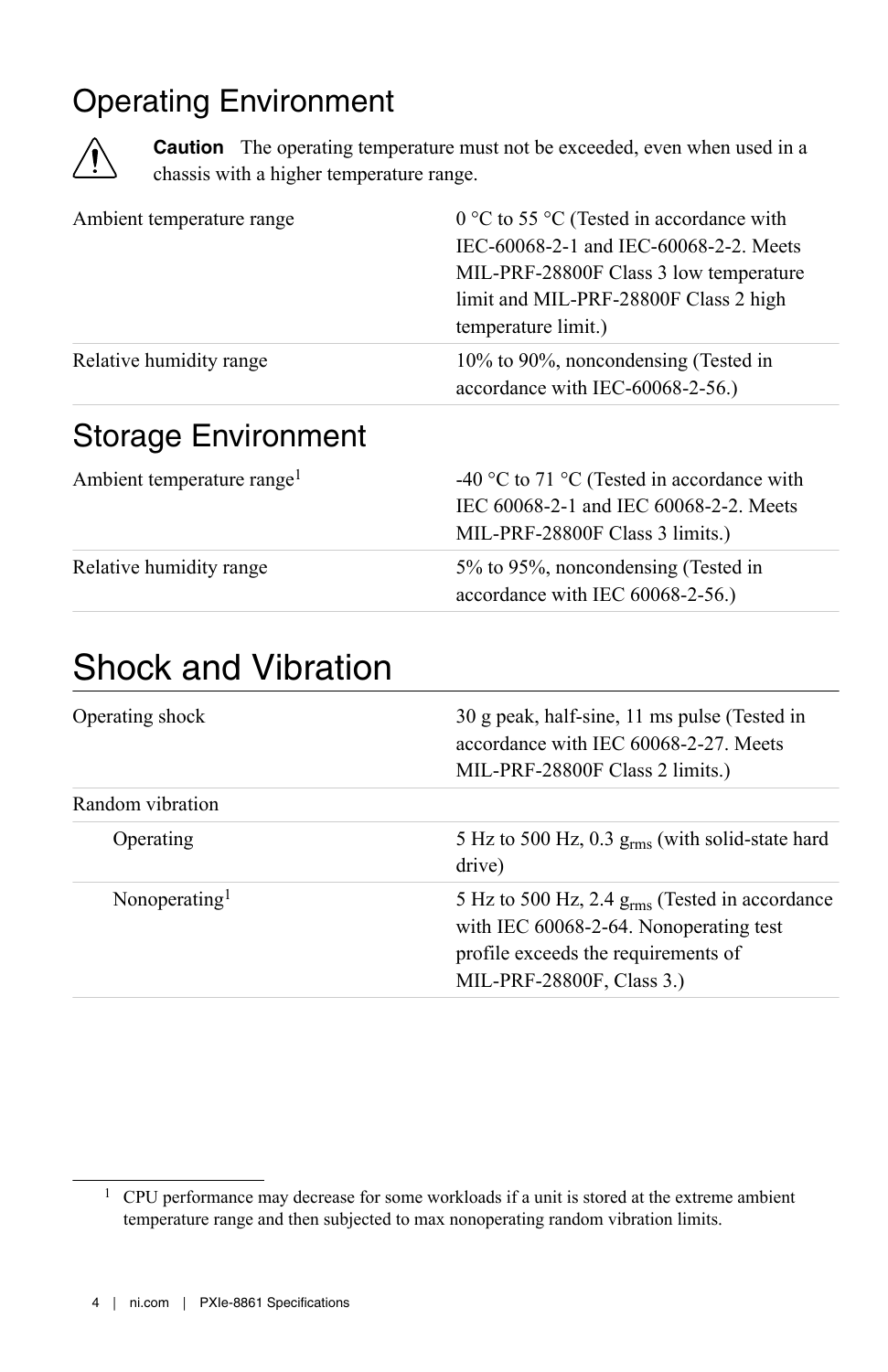## **Safety**

This product is designed to meet the requirements of the following standards of safety for information technology equipment:

- IEC 61010-1, EN 61010-1
- UL 61010-1, CSA C22.2 No. 60101-1



**Note** For UL and other safety certifications, refer to the product label or the *[Online](#page-5-0) [Product Certification](#page-5-0)* section.

## Electromagnetic Compatibility

This product meets the requirements of the following EMC standards for electrical equipment for measurement, control, and laboratory use:

- EN 61326-1 (IEC 61326-1): Class A emissions; Basic immunity
- EN 55011 (CISPR 11): Group 1, Class A emissions
- EN 55022 (CISPR 22): Class A emissions
- EN 55024 (CISPR 24): Immunity
- AS/NZS CISPR 11: Group 1, Class A emissions
- AS/NZS CISPR 22: Class A emissions
- FCC 47 CFR Part 15B: Class A emissions
- ICES-001: Class A emissions



**Note** In the United States (per FCC 47 CFR), Class A equipment is intended for use in commercial, light-industrial, and heavy-industrial locations. In Europe, Canada, Australia and New Zealand (per CISPR 11) Class A equipment is intended for use only in heavy-industrial locations.



**Note** Group 1 equipment (per CISPR 11) is any industrial, scientific, or medical equipment that does not intentionally generate radio frequency energy for the treatment of material or inspection/analysis purposes.



**Note** For EMC declarations and certifications, and additional information, refer to the *Online Product Certification* section.

# CE Compliance  $\zeta \epsilon$

This product meets the essential requirements of applicable European Directives, as follows:

- 2014/35/EU; Low-Voltage Directive (safety)
- 2014/30/EU; Electromagnetic Compatibility Directive (EMC)
- 2011/65/EU; Restriction of Hazardous Substances (RoHS)
- 2014/53/EU; Radio Equipment Directive (RED)
- 2014/34/EU; Potentially Explosive Atmospheres (ATEX)